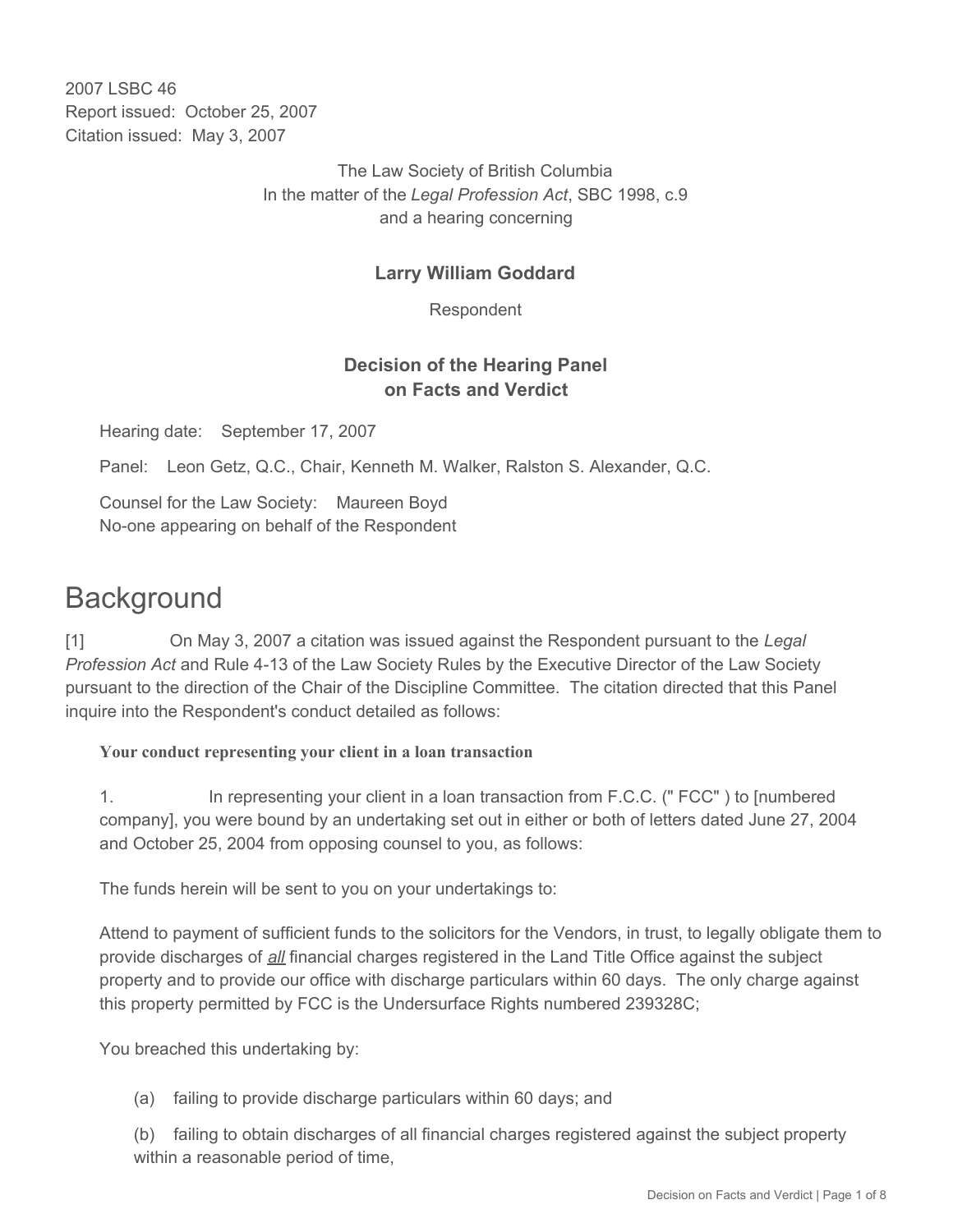contrary to Chapter 11, Rule 7 of the *Professional Conduct Handbook*.

2. In representing your client in a loan transaction from FCC to [numbered company], you failed to respond reasonably promptly to communications from another lawyer, being a letter dated October 3, 2005 from Edward Fast, which letter required a response. Your failure to respond was contrary to Chapter 11, Rule 6 of the *Professional Conduct Handbook*.

#### **Your conduct representing your client L.M. in the sale of a mobile home**

3. In representing your client L.M. in a sale of a mobile home, you were bound by an undertaking set out in a letter to you dated September 25, 2000 from P.F., a notary representing the purchasers, and confirmed by you in your letter dated October 3, 2000 to P.F., as follows:

... to file a release of the existing PPSA charge registered against the above-noted mobile home in favour of K. Enterprises Ltd. and to provide [P.F.'s] office with confirmation of same.

You breached this undertaking by failing to file a release of the existing PPSA charge on the property within a reasonable period of time, contrary to Chapter 11, Rule 7 of the *Professional Conduct Handbook*.

4. In representing your client L.M., you failed to respond reasonably promptly to communications from P.F., a notary representing the purchasers, and in particular to letters dated January 20, 2006 (which was resent February 23, 2006) and March 2, 2006, which letters required a response.

## **Your conduct in representing your client A.C. and/or R.C. in a real estate transaction**

5. In representing your client A.C. and/or R.C. in a real estate transaction, you were bound by an undertaking set out in a letter dated January 31, 2006 from K.G., a notary representing the purchasers, as follows:

2. provide to [K.G.] within five business days of the completion date, copies of the following:

- (a) your letter providing CIBC Mortgage Corporation with the payout monies;
- (b) CIBC Mortgage Corporation's payout statement ...
- (c) your cheque paying the payout monies to CIBC Mortgage Corporation;

(d) evidence of delivery or receipt of the payout cheques at CIBC Mortgage Corporation's respective place of business ...

5. Pay to [numbered company] or their Solicitors, the amount required by its payout statement to payout and legally obligate the existing charge holder to provide the Discharge of Mortgage #[number], which Discharge you must have on hand prior to or concurrently with the releasing the funds to the existing charge holder or their Solicitors, and forthwith attend to the registration of same in the Land Titles Office and provide me with registration particulars of same within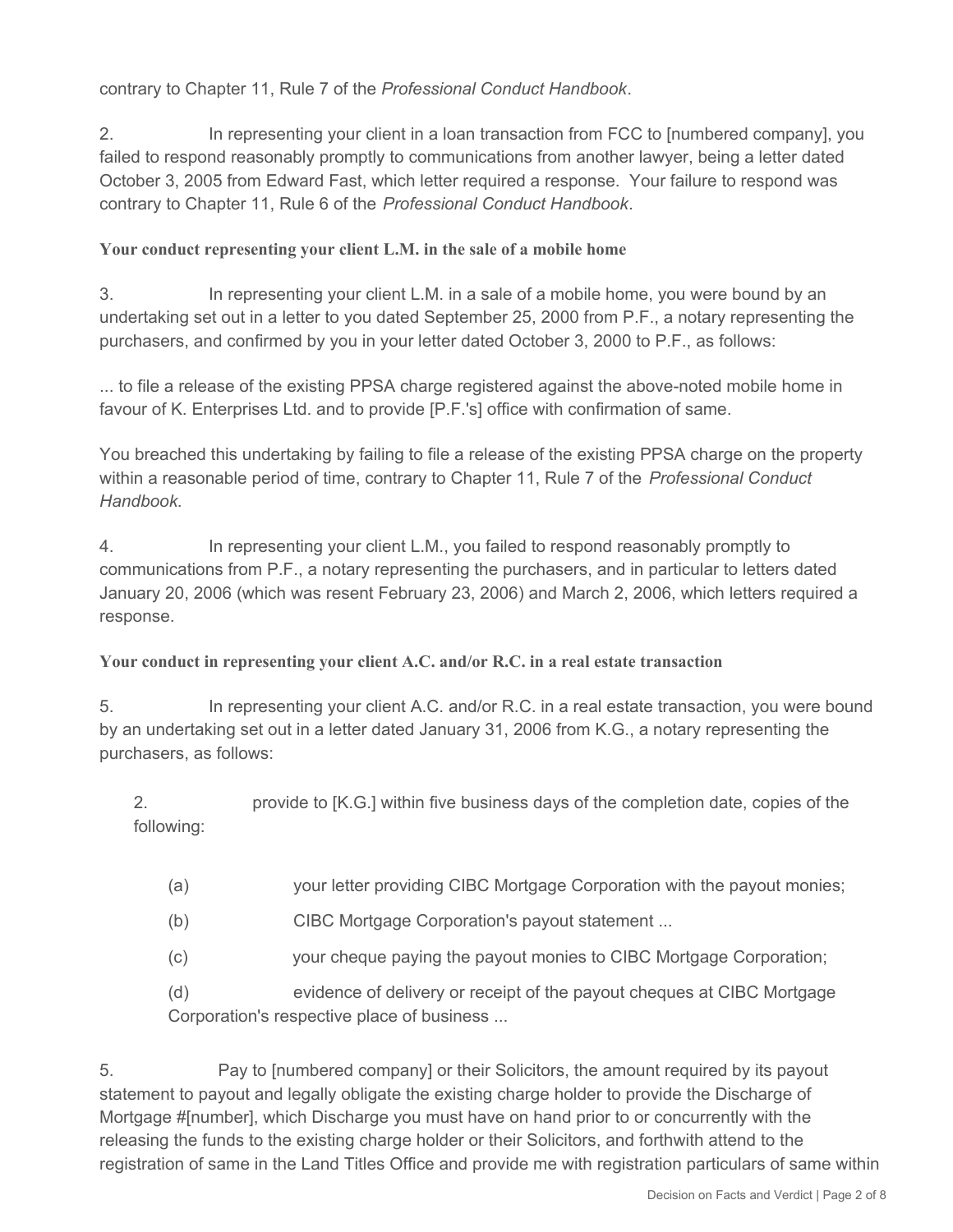a reasonable time period.

You breached this undertaking by:

(a) failing to provide payout particulars with respect to the CIBC mortgage within 5 business days of the completion date; and

(b) failing to obtain a discharge of mortgage #[number] held by [numbered company] within a reasonable period of time,

contrary to Chapter 11, Rule 7 of the *Professional Conduct Handbook*.

## **Your conduct in representing your clients V.S. and M.S. in a real estate transaction**

6. In acting for your clients V.S. and M.S. in a real estate transaction, you failed to provide them with the quality of service at least equal to that which would be provided by a competent lawyer in a similar situation, in that you failed to provide a registrable Form A to the notary representing the purchaser to effect the transfer of title, contrary to Chapter 3, Rule 3 of the *Professional Conduct Handbook*.

7. In acting for your clients V.S. and M.S. in a real estate transaction, you failed to respond reasonably promptly to communications from S.S., a notary, and in particular to letters dated February 9, 2006 (which was resent February 13, 2006) and March 2, 2006, which letters required a response.

## **Your conduct in representing your client S.K. in a real estate transaction**

8. In representing your client S.K. in a real estate transaction, you failed to provide her with the quality of service at least equal to that which would be provided by a competent lawyer in a similar situation, in that you failed to prepare documents accurately and as a result disbursed to her less of the sale proceeds than were owed to her, contrary to Chapter 3, Rule 3 of the *Professional Conduct Handbook*.

## **Your conduct in failing to respond to the Law Society**

9. You failed to respond promptly or at all to communications from the Law Society with respect to its investigation of the complaint of H.W., contrary to Chapter 13, Rule 3 of the *Professional Conduct Handbook*, and in particular to letters dated November 14, 2006, November 28, 2006, and December 8, 2006.

10. You failed to respond promptly or at all to communications from the Law Society with respect to its investigation of the complaint of P.F., contrary to Chapter 13, Rule 3 of the *Professional Conduct Handbook*, and in particular to letters dated November 14, 2006, November 28, 2006 and December 8, 2006.

11. You failed to respond promptly or at all to communications from the Law Society with respect to its investigation of the complaint of K.G., contrary to Chapter 13, Rule 3 of the *Professional Conduct Handbook*, and in particular to letters dated December 5, 2006, December 19, 2006 and January 2, 2007.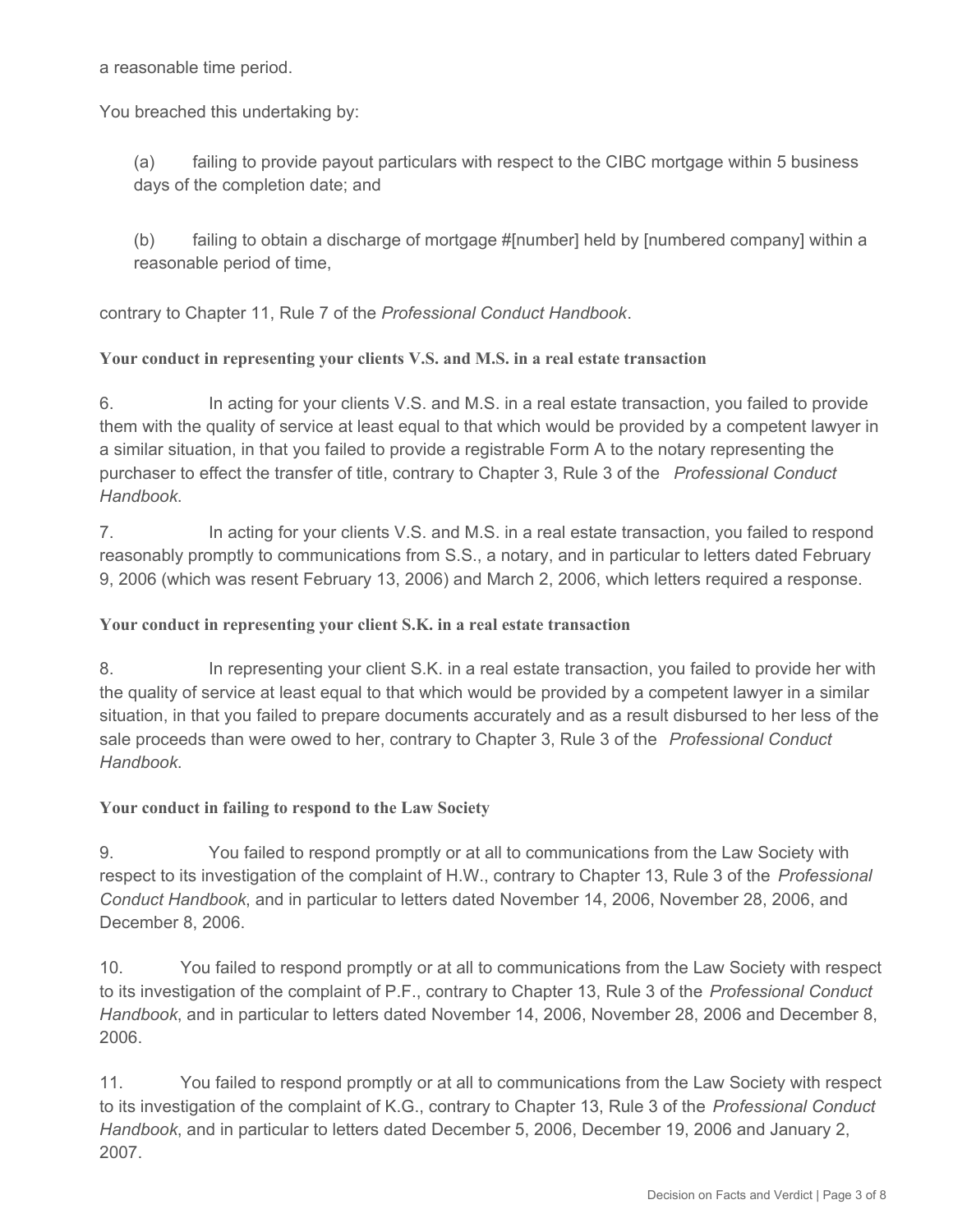12. You failed to respond promptly or at all to communications from the Law Society with respect to its investigation of the complaint of S.S., contrary to Chapter 13, Rule 3 of the *Professional Conduct Handbook*, and in particular to letters dated November 14, 2006, November 28, 2006, and December 8, 2006.

13. You failed to respond promptly or at all to communications from the Law Society with respect to its investigation of the complaint of S.K., contrary to Chapter 13, Rule 3 of the *Professional Conduct Handbook*, and in particular to letters dated November 14, 2006, November 28, 2006, and December 8, 2006.

14. You failed to respond promptly or at all to communications from the Law Society with respect to its investigation of the complaint of T.H. and K.K., contrary to Chapter 13, Rule 3 of the *Professional Conduct Handbook*, and in particular to letters dated November 14, 2006, November 28, 2006, December 5, 2006 and December 15, 2006.

15. You failed to respond promptly or at all to communications from the Law Society with respect to its investigation of the complaint of K.N., contrary to Chapter 13, Rule 3 of the *Professional Conduct Handbook*, and in particular to letters dated October 24, 2006, November 14, 2006, November 28, 2006, and December 8, 2006.

[2] We note that the matters covered by these allegations extend over a period from September 2000 (see count 3 above) to January 2007 (see count 11 above).

[3] Counsel for the Law Society advised us that she would not be proceeding on count 8 above.

# **Preliminary**

[4] The Respondent was duly served on May 16, 2007 with a copy of the citation and notice of a hearing to be held on September 17, 18 and 19, 2007. On August 24 the Hearing Administrator contacted the Respondent by email with a view to arranging a pre-hearing conference. He responded by saying that it was difficult, for health reasons, for him to commit himself to any dates. The Hearing Administrator thereupon advised him that under section 42(2) of the *Legal Profession Act,* the hearing could proceed in his absence; that he should consider retaining counsel; and that if he had health difficulties he could apply under Rule 4-29 for an adjournment. The Respondent did not seek an adjournment, nor did he appear at the hearing, either in person or by counsel.

[5] The Respondent did refer to his health issues again in a letter dated the date of this hearing and addressed to Law Society counsel. That letter, together with certain earlier correspondence from the Respondent that was attached to it, was at his request filed at the hearing. All of this correspondence relates to the Respondent's health issues and, while there is no information in the record about the nature or extent of those issues, we accept that he does have health problems.

[6] We decided that, under section 42(2) of the *Legal Profession Act*, it was appropriate for us, in the circumstances, to proceed in the Respondent's absence, and we accordingly did so.

# **Other Background**

[7] The Respondent was suspended from practice for two months between May 15 and July 15, 2006. The Respondent resumed practice on September 15, 2006 and continued to practise with a practice supervisor until his resignation on March 16, 2007.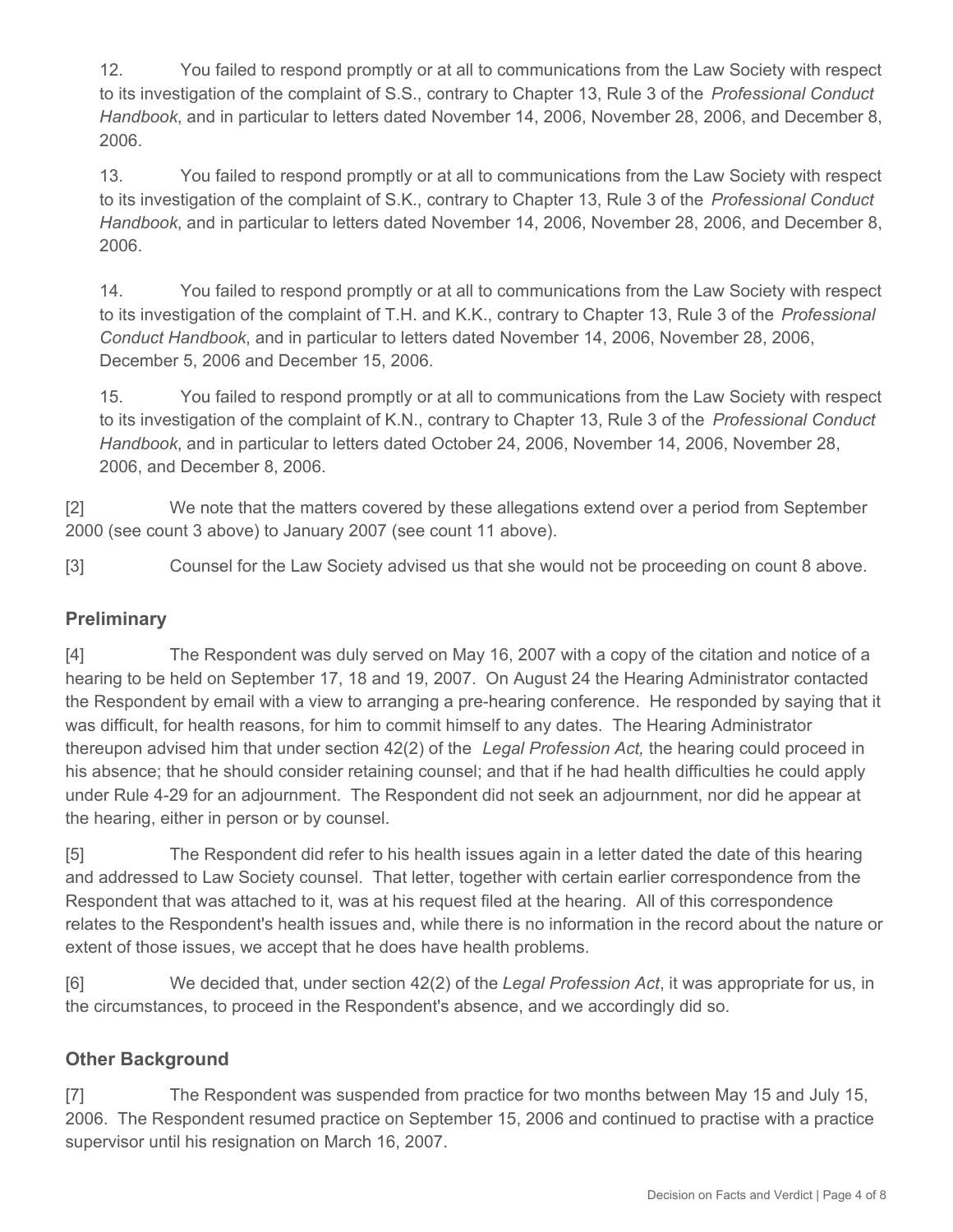[8] On November 14, 2006, the Respondent gave a written undertaking to the Law Society to cease practising within 90 days, i.e. by February 14, 2007. On January 2, 2007, the Respondent advised Gurprit Gill, a lawyer in the Professional Conduct Department of the Law Society, that he had arranged for another lawyer to take over his practice. He said he was taking no new files but was winding up his practice. Following his resignation in March, 2007 Erin Ryder, a lawyer with the Law Society, was appointed as the Custodian of the Respondent's practice.

## **Affidavit Evidence**

[9] Law Society Rule 5-5(6) says that a hearing panel may accept as evidence any of:

- (a) a statement of agreed facts;
- (b) evidence tendered in a form agreed to by the respondent or applicant and Society counsel; and
- (c) any other evidence it considers appropriate.

[10] Counsel for the Law Society sought leave to tender and to rely on eight affidavits. Seven of these affidavits were sworn by former clients of the Respondent or others who had had dealings with him that resulted in complaints to the Law Society about his conduct. These complaints form part of the subject matter of the citation. The eighth affidavit is that of Ms. Ryder, referred to in paragraph [8] above. This relates to two particular matters that arose during the course of the hearing to which we refer further below. We adjourned for the purpose of receiving it.

[11] Copies of each of the affidavits upon which the Law Society proposed to rely (including that of Ms. Ryder) were provided to the Respondent. The Respondent was invited to review them and advise whether he objected to their admission as evidence. The Respondent was also asked whether he wished to have the opportunity to cross-examine any of the deponents.

[12] In response, the Respondent indicated that lack of access to his files made it difficult for him to determine whether the affidavits " are correct or complete." He had on earlier occasions invoked lack of access to his files as an explanation for his inability to respond in a timely way to various inquiries and allegations made of and against him. The files are in the possession of Ms. Ryder as custodian of his practice. The Panel was led to understand, however, that the Respondent had never made any request to the custodian (or anyone else) for such access. In any event, there is no evidence that he did so. We should add that the Respondent was also provided with a copy of Ms. Ryder's affidavit and invited to comment on it. He did not respond to that invitation.

[13] With the exception of Ms. Ryder, almost all of the deponents reside or work at some distance from Vancouver.

[14] Counsel for the Law Society advised us that, in the course of satisfying its disclosure obligations to the Respondent under Rule 4-25, it had provided him with copies of something in excess of 400 documents.

[15] Taking into account the matters referred to in paragraphs [10] to [14], the Panel decided to accept as evidence the affidavits and the exhibits attached to them.

[16] The Panel also received the oral evidence of Ms. Gill. She had extensive contacts with the Respondent, by telephone, email and letter in connection with the subject matter of the citation. Ms. Gill's evidence was mainly directed to proving an extensive collection of documents relating to these contacts.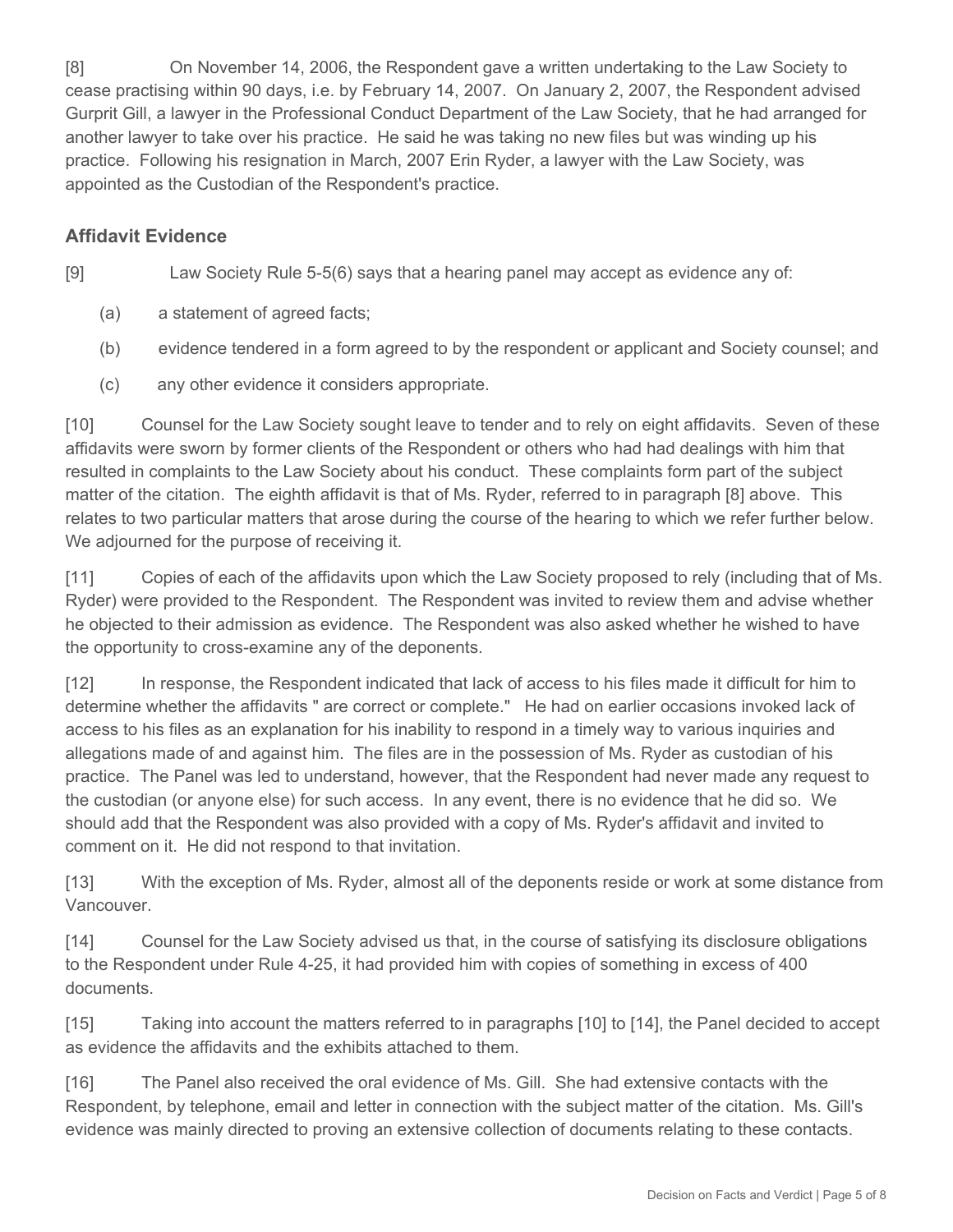# **Standard of Proof**

[17] The principles in this connection are well established and do not require the citation of any authorities. The onus is on the Law Society. It must make out its case to a standard that falls, depending on the seriousness of the allegation and its consequences, between a balance of probabilities and beyond a reasonable doubt. We have adopted this standard of proof in our consideration of the matters before us.

# **Findings**

[18] We do not think that any useful purpose will be served by an extensive and detailed review either of the facts revealed by the evidence or of the applicable law.

[19] As to the facts, in our opinion the evidence demonstrates abundantly, beyond a reasonable doubt and, in any event, much more than on the balance of probabilities, and we find, that the Respondent:

(a) committed a breach of the undertakings to which he was subject, as set out in counts 1, 3 and 5 of the citation;

(b) in acting as solicitor on behalf of clients in respect of the transactions identified in counts 1, 3, 5 and 6 of the citation, failed to respond on a timely basis or at all to communications from other lawyers or notaries public acting on behalf of other parties to those transactions, which communications required a response, as alleged in counts 2, 4 and 7 of the citation;

(c) failed, in the manner set out in count 6 of the citation, to provide his clients V.S. and M.S. with the quality of service at least equal to that which would be provided by a competent lawyer in a similar situation, as alleged; and

(d) failed, in the circumstances set out in counts 9 to 15 of the citation, to respond on a timely basis or at all to communications from the Law Society in the course of its investigation of the complaints referred to in those paragraphs.

# **Professional Misconduct**

[20] In *Law Society of BC v. Martin,* 2005 LSBC 16 the Hearing Panel, at paragraph [171] of its reasons, said that the test of whether conduct is to be considered " professional misconduct" is whether it represents " a marked departure from that conduct the Law Society expects of its members."

## **Undertakings**

[21] The position of the Law Society in connection with matters relating to undertakings is well known. Chapter 11, Rule 7 of the *Professional Conduct Handbook* says, among other things, that a lawyer must " fulfil every undertaking given" and " scrupulously honour any trust condition once accepted." Rule 5 of the same Chapter requires a lawyer to be " punctual in fulfilling all professional commitments." The Hearing Panel in *Law Society of BC v. Heringa,* [2003] LSBC 10, in a passage quoted with approval by the Court of Appeal [2004 BCCA 97], observed:

[37] Undertakings are not a matter of convenience to be fulfilled when the time or circumstances suit the person providing the undertaking; on the contrary, undertakings are the most solemn of promises provided by one lawyer to another and must be accorded the most urgent and diligent attention possible in all of the circumstances.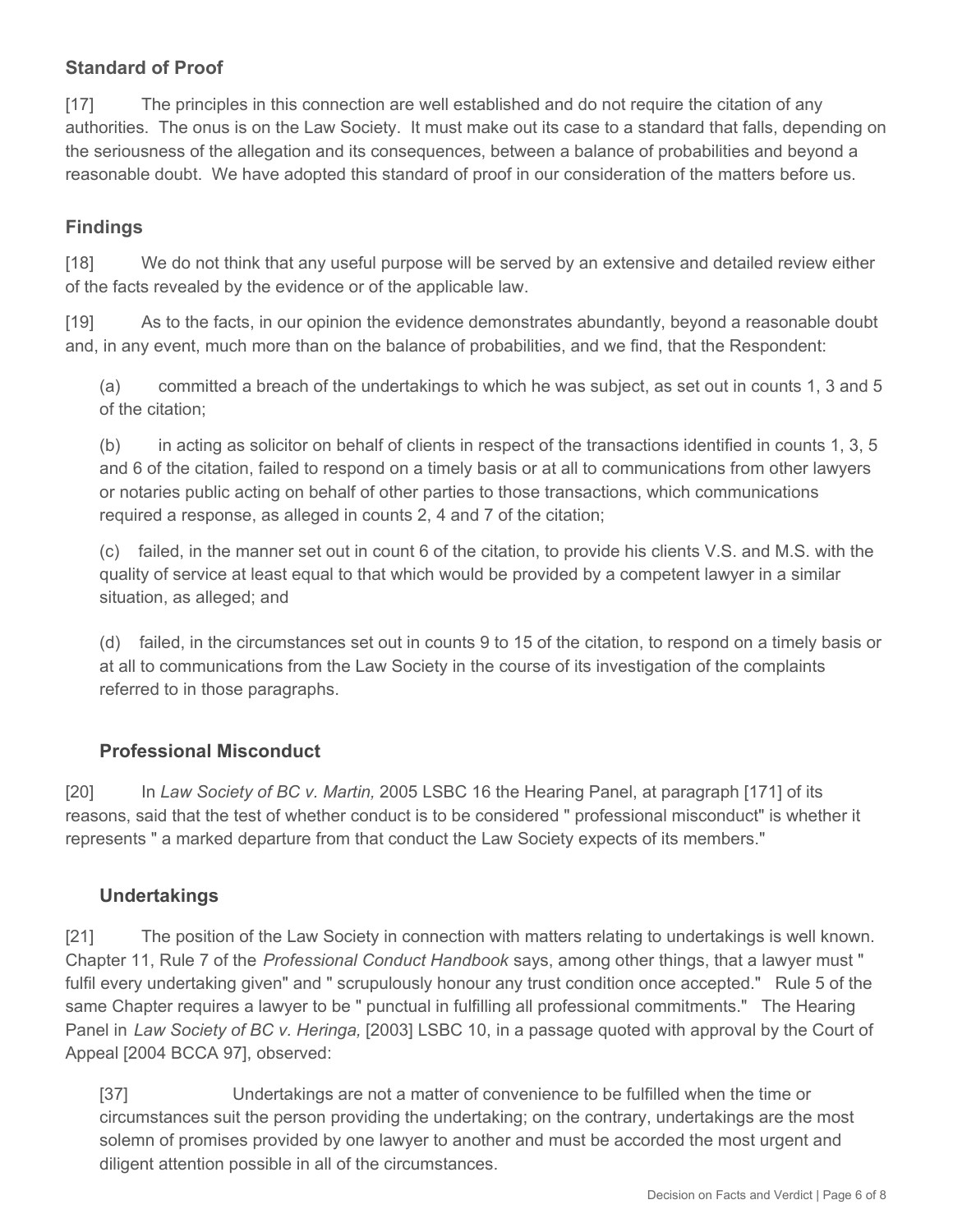[38] The trust and confidence vested in lawyer's undertakings will be eroded in circumstances where a cavalier approach to the fulfillment of undertaking obligations is permitted to endure. Reliance on undertakings is fundamental to the practice of law and it follows that serious and diligent efforts to meet all undertakings will be an essential ingredient in maintaining the public credibility and trust in lawyers.

[22] We have little difficulty in concluding, therefore, that the Respondent's breach of the undertakings to which he was subject, as set out in counts 1, 3 and 5 of the citation, constituted professional misconduct.

[23] We add this. The affidavit of Ms. Ryder, the custodian of the Respondent's practice, indicates that the undertaking referred to in paragraph 1(b) of the citation has now been satisfactorily dealt with; and that she expects that the undertaking referred to in paragraph 5(b) of the citation will have been satisfactorily dealt with within a very short time.

# **Responding to Communications**

[24] Chapter 11, Rule 6 of the *Professional Conduct Handbook* requires a lawyer to reply " reasonably promptly to any communication from another lawyer that requires a response," and in *Law Society of BC v. Smith,* 2005 LSBC 27 at paragraph [8] the Hearing Panel made it clear, in our view entirely appropriately, that that obligation extends to communications from others who are not lawyers.[1] In the *Smith* case *(supra),* the Hearing Panel concluded that a breach of Chapter 11, Rule 6 in failing to respond to another lawyer constitutes professional misconduct.

[25] We can think of no principle that justifies a different characterization of a failure to respond to a communication requiring a response from someone who is not a lawyer.

[26] Chapter 13, Rule 3 of the *Professional Conduct Handbook* says that " a lawyer must reply promptly to any communication from the Law Society," and the jurisprudence is clear that, except in circumstances of an " incapacitating illness" - see *Law Society of BC v. Cunningham,* 2007 LSBC 17 - such a failure constitutes professional misconduct.

[27] There is no evidence of any such incapacitating illness, and we have little difficulty in concluding, therefore, that the Respondent's failure to respond on a timely basis or at all to communications from other lawyers, clients or others, including the Law Society, as alleged in counts 2, 4, 7 and 9 to 15 inclusive of the citation, constituted professional misconduct.

## **Inadequate Quality of Service**

[28] Chapter 3, Rule 3 of the *Professional Conduct Handbook* requires lawyers to meet a quality of service equivalent to that of a competent lawyer in a similar situation. The Rule goes on to set out criteria against which that level of service may be measured. Competent service includes, for example, keeping a client " reasonably informed," responding when necessary to the client's telephone calls, answering within a reasonable time a communication that requires a reply and doing work promptly " so that its value to the client is not diminished or lost." Finally in this connection, we refer to Chapter 3, Rule 5, which requires a lawyer to " make all reasonable efforts to provide prompt service to each client and, if the lawyer foresees undue delay," to inform the client promptly of this.

[29] The evidence presented to us shows beyond the possibility of argument that, in connection with his representation of Mr. and Mrs. S., the Respondent failed to meet the required standard of competent service in each of the respects specified in the *Handbook*. In our view, this failure constituted professional